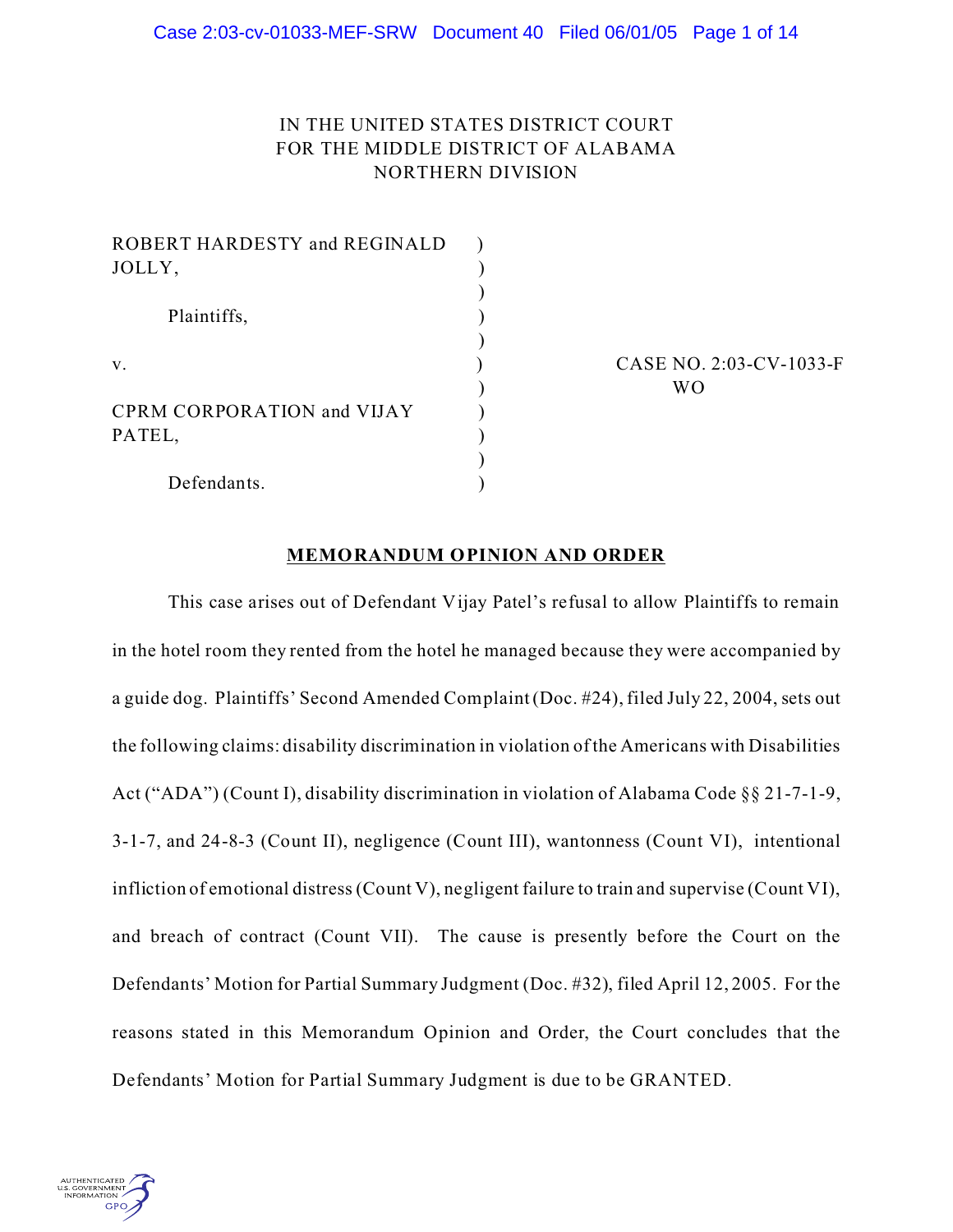## **I. JURISDICTION AND VENUE**

The Court exercises subject matter jurisdiction over this action pursuant to 28 U.S.C. §§ 1331 (federal question jurisdiction), 1332 (diversity), 1343 (civil rights) and 1367 (supplemental jurisdiction). The parties do not contest personal jurisdiction or venue, and the Court finds adequate allegations of each.

# **II. SUMMARY JUDGMENT STANDARD**

Under Rule 56(c) of the Federal Rules of Civil Procedure, summary judgment is appropriate "if the pleadings, depositions, answers to interrogatories, and admissions on file, together with the affidavits, if any, show that there is no genuine issue as to any material fact and that the moving party is entitled to a judgment as a matter of law." *Celotex Corp. v. Catrett*, 477 U.S. 317, 322 (1986). The party asking for summary judgment "always bears the initial responsibility of informing the district court of the basis for its motion, and identifying those portions of 'the pleadings, depositions, answers to interrogatories, and admissions on file, together with the affidavits, if any' that it believes demonstrate the absence of a genuine issue of material fact." *Id.* at 323. The movant can meet this burden by presenting evidence showing there is no dispute of material fact, or by showing the nonmoving party has failed to present evidence in support of some element of its case on which it bears the ultimate burden of proof. *Id.* at 322-23.

Once the moving party has met its burden, Rule 56(e) "requires the nonmoving party to go beyond the pleadings and by [his] own affidavits, or by the 'depositions, answers to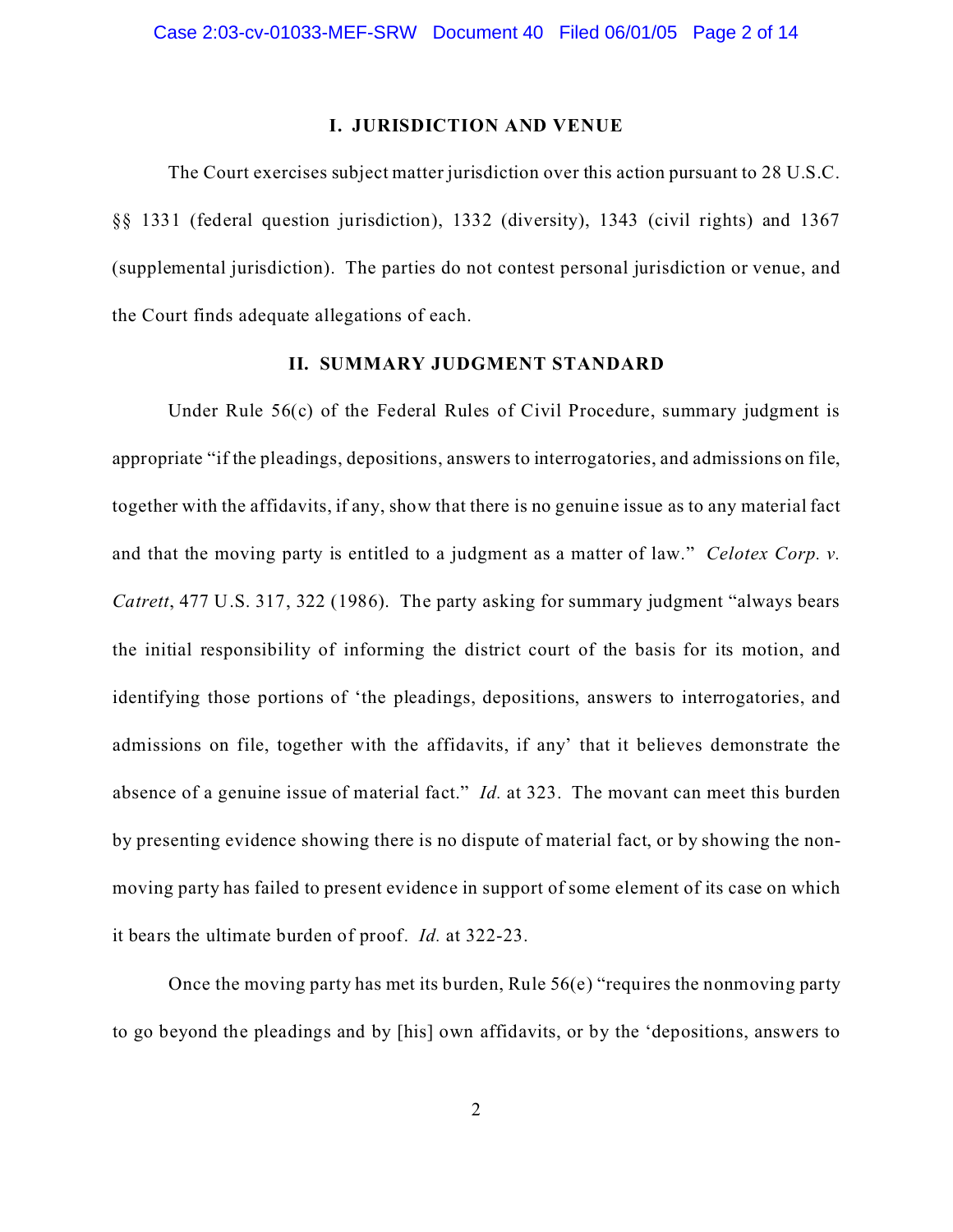### Case 2:03-cv-01033-MEF-SRW Document 40 Filed 06/01/05 Page 3 of 14

interrogatories, and admissions on file,' designate 'specific facts showing that there is a genuine issue for trial.'" *Id.* at 324. To avoid summary judgment, the nonmoving party "must do more than simply show that there is some metaphysical doubt as to the material facts." *Matsushita Elec. Indus. Co. v. Zenith Radio Corp.*, 475 U.S. 574, 586 (1986). On the other hand, a court ruling on a motion for summary judgment must believe the evidence of the non-movant and must draw all justifiable inferences from the evidence in the non-moving party's favor. *Anderson v. Liberty Lobby, Inc.*, 477 U.S. 242, 255 (1986). After the nonmoving party has responded to the motion for summary judgment, the court must grant summary judgment if there is no genuine issue of material fact and the moving party is entitled to judgment as a matter of law. *See* Fed. R. Civ. P. 56(c).

### **III. FACTS**

Plaintiff Reginald Jolly ("Jolly") has one leg and has been considered legally blind since 1983. He wears an artificial leg and has a seeing eye dog named Bronson. On July 13, 2003, Jolly and Bronson were traveling with Plaintiff Robert Hardesty ("Hardesty") through Montgomery, Alabama to the Alabama or Florida beaches. Defendant Vijay Patel ("Patel") is the general manager and corporate secretary of the Defendant CPRM Corporation ("CPRM"), which owns the Diplomat Inn in Montgomery.

Upon arriving at the Diplomat Inn, Hardesty parked his truck and went inside to obtain a room while Jolly and Bronson remained in the vehicle. Jolly gave Hardesty his credit card for payment of the room. Hardesty asked the hotel clerk for accommodations for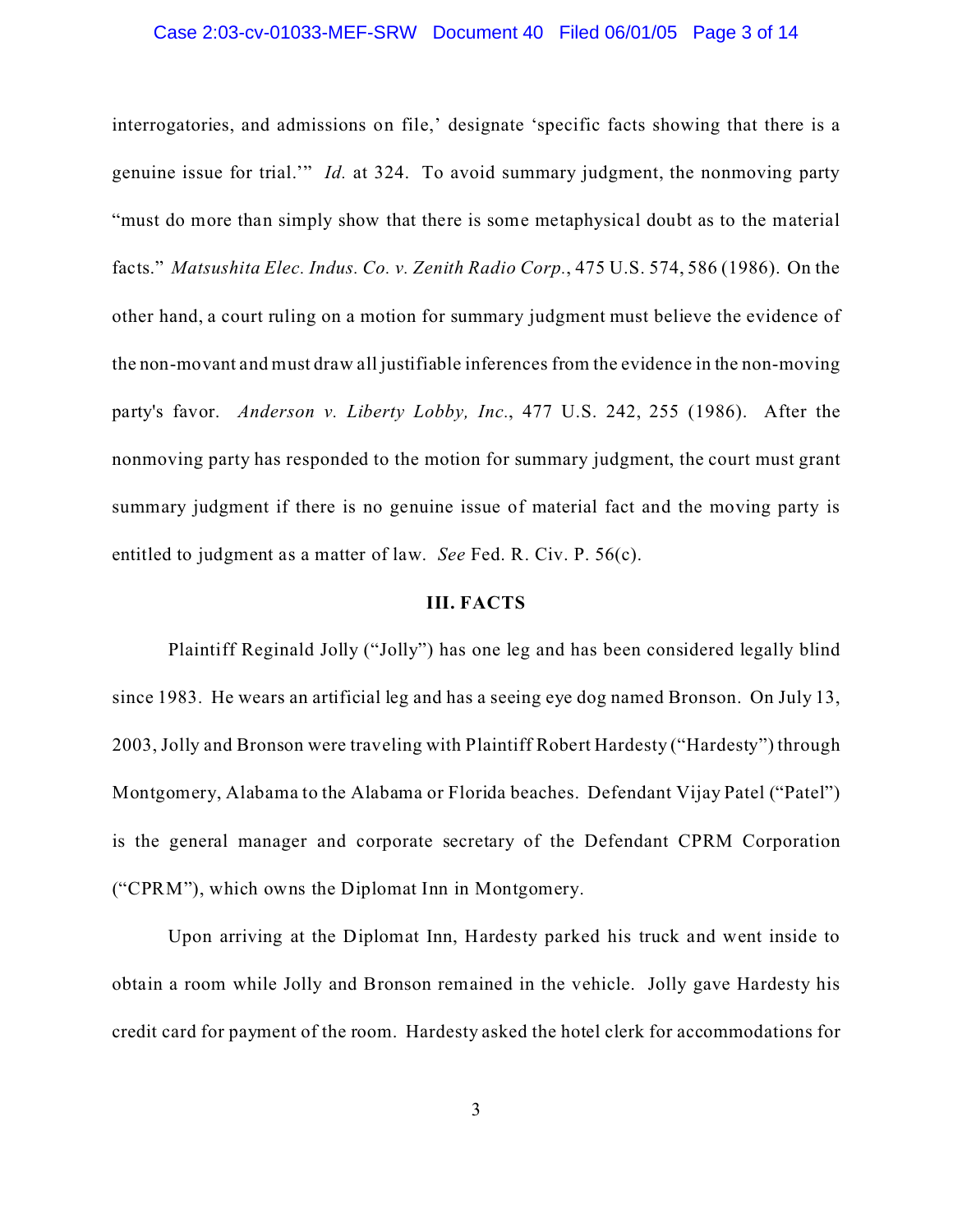### Case 2:03-cv-01033-MEF-SRW Document 40 Filed 06/01/05 Page 4 of 14

two and asked to be able to view the room because he was traveling with a handicapped friend. The clerk gave Hardesty a key, and Hardesty looked at the room. Hardestly then returned to ask for an alternative room. He told the clerk that his friend was blind and had one leg and that he needed an outside room. The clerk exchanged the room for an outside room. The clerk was polite to Hardesty, and Hardesty did not mention the presence of the seeing eye dog to the clerk.

Hardesty then drove his truck to the room and unloaded the luggage. A short time later, the men were settled into the room and Jolly was sitting on the bed preparing to remove his artificial leg. Hardesty then saw Patel peering through the room's window through the crack between the curtains. Patel states that he heard a dog bark, peered through the curtains and saw the dog, and then called the front desk to see if the persons renting the room had mentioned a dog, before knocking on the room door. Hardesty states that Bronson did not bark while in the room and that approximately ten seconds after he saw someone peering through the window, the door, which had been pushed closed but not latched, flew open.

Patel told the men that they could not have the dog in the room. Hardesty told him that it was a seeing eye dog. Bronson was wearing a harness and a leash at the time. Patel responded that two weeks earlier someone had checked in with a dog that had chewed on furniture and destroyed his property, and that they could not have the dog in the room. Hardesty got a book from his luggage that contained Alabama and Federal laws on disability accommodation and explained that Patel could not refuse occupancy to them.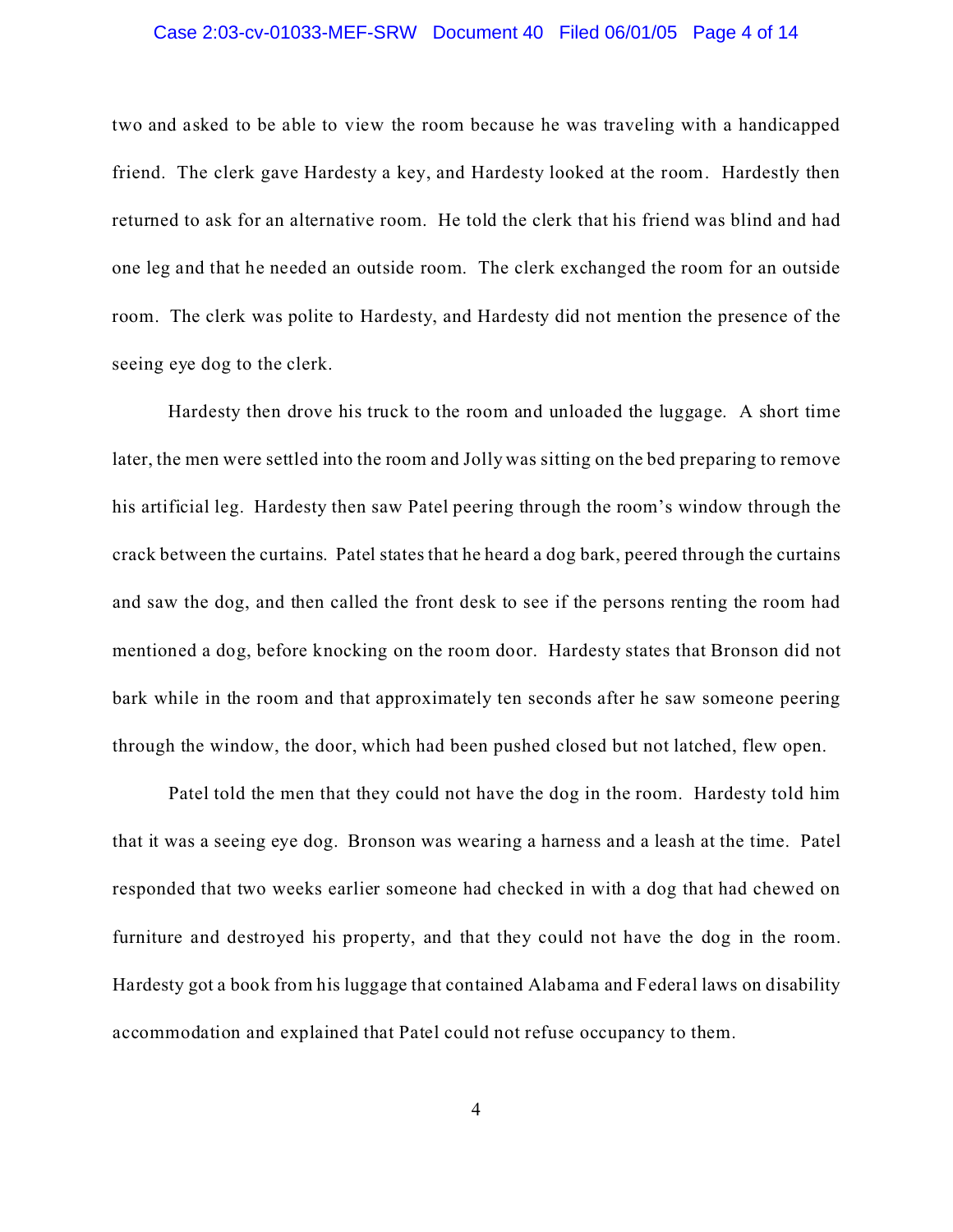### Case 2:03-cv-01033-MEF-SRW Document 40 Filed 06/01/05 Page 5 of 14

Hardesty states that at this time Patel began ranting and raving and told them that he could do anything he wanted. Hardesty explained that he could be sued for failure to accommodate them. Patel told Hardesty to go ahead and sue him. Jolly told Patel that he would call the police, and Patel, using profanity, replied that he could call the police because this was a civil matter and there was nothing they could do.

Patel and Hardesty walked back to the hotel clerk, who checked Hardesty and Jolly out of the hotel and voided the credit card charge. Hardesty and Jolly removed their things from the hotel room and left; it was after dark and raining at the time. The two men continued to another hotel, which had no vacancies, and then checked into a third hotel, where they stayed the night. They proceeded on their trip the following morning.

The experience was very stressful for Hardesty. He states that he has had trouble sleeping and that he is angry that Patel would do such a thing. Jolly was also angry and disturbed by the incident, and was further embarrassed that Patel saw him in the process of removing his artificial leg and with the leg removed.

### **IV. DISCUSSION**

# *A. Count II: Discrimination under Alabama Law*

Defendants argue that no cause of action exists for disability discrimination under the Alabama Code. (Mot. Summ. J., 10-11.) Plaintiffs respond that they may recover civil damages for violations of Alabama Code §§ 21-7-3 through 21-7-5 and § 3-1-7 pursuant to *Martingson v. Cagle*, 454 So.2d 1383 (Ala. 1984). (Resp. Opp'n Summ. J., 4-5.)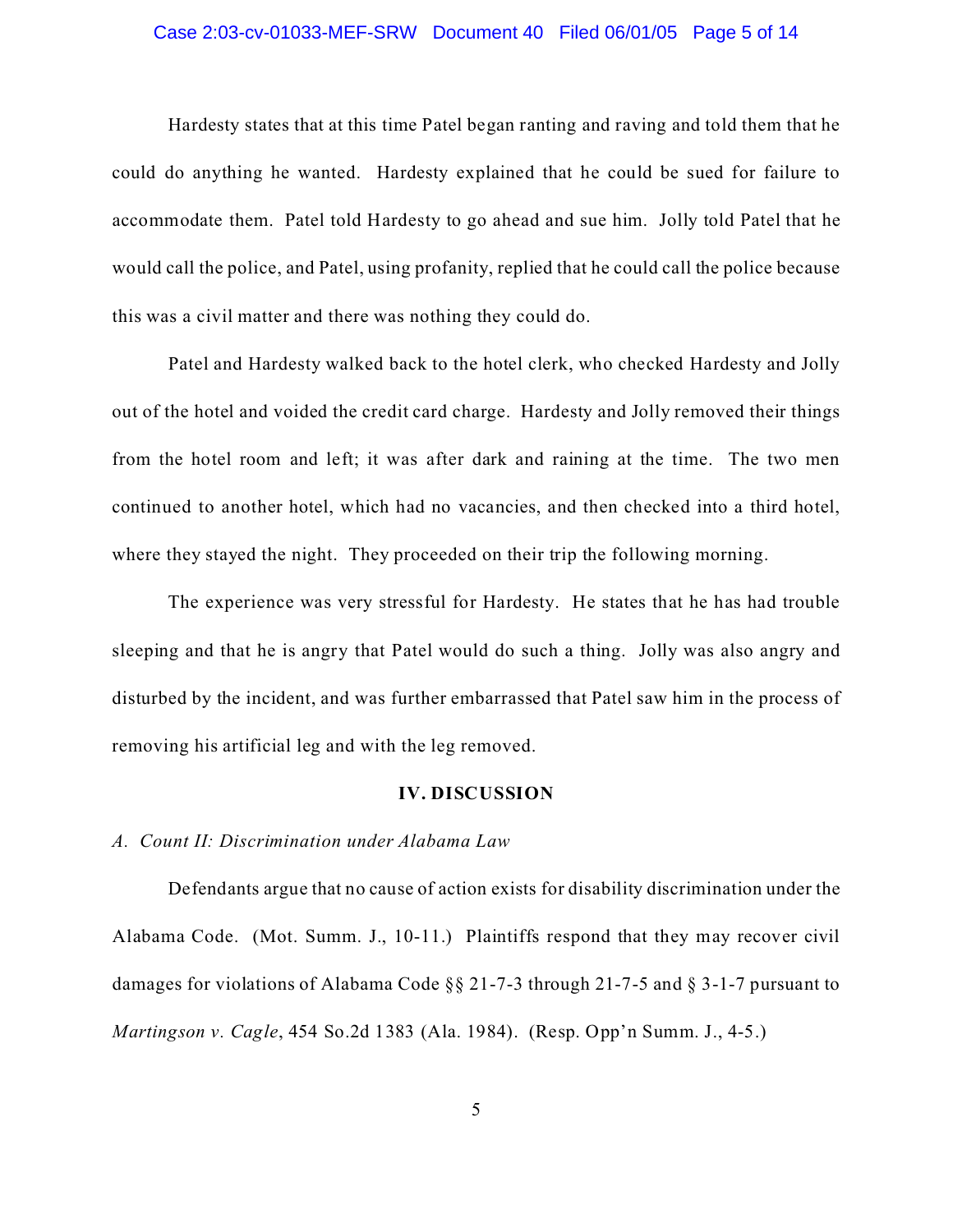### Case 2:03-cv-01033-MEF-SRW Document 40 Filed 06/01/05 Page 6 of 14

Alabama law makes it a misdemeanor to deny blind persons equal accommodations at hotels and lodging places or to refuse to allow a guide dog to accompany a blind person in such locations. Ala. Code §§ 21-7-3 through 21-7-5; § 3-1-7. In *Martinson v. Cagle*, the Alabama Supreme Court clarified its much earlier statement that "every criminal act which injures the person or property of another is also a civil tort, redressable by the courts." 454 So.2d at 1385 (quoting *Hardie-Tynes Mfg. Co. v. Cruse,* 66 So. 657, 661 (1914)). The Court clarified that, although an act that constitutes a crime can also be the basis of a civil action, civil liability will not exist automatically, but "only if the acts complained of violate the legal rights of the plaintiff, constitute a breach of duty owed to the plaintiff, or constitute some cause of action for which relief may be granted." *Id.* The court found that counts alleging "only that the criminal acts were committed and that the Martinsons were thereby injured" did not state a civil cause of action. *Id.*

Like the causes of action based on criminal acts in *Martinson*, Plaintiffs' Count II alleges only that the Defendants violated a criminal statute and that the Plaintiffs were damaged. The language of the Alabama Code does not create a private right of action under these sections, nor has any court found a civil cause of action to exist pursuant to these sections. Certainly, to the extent that the circumstances that constitute a misdemeanor in this case also constitute a legitimate civil cause of action, such as a claim under the ADA for violation of the legal rights of the Plaintiffs or a claim of negligence or wantonness for breach of a duty owed to the Plaintiffs, that claim may continue. However, Plaintiffs may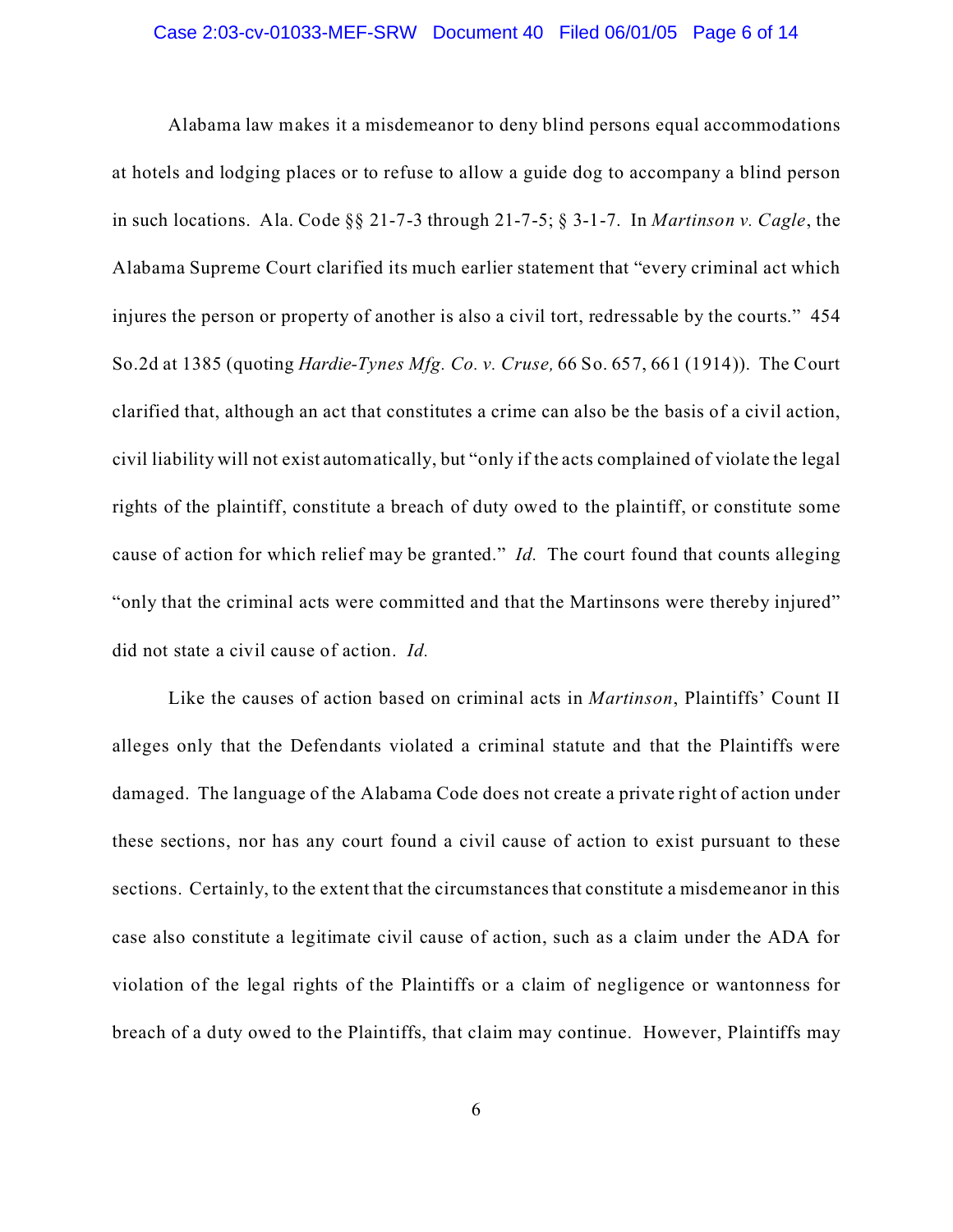### Case 2:03-cv-01033-MEF-SRW Document 40 Filed 06/01/05 Page 7 of 14

not maintain a separate or additional cause of action under Ala. Code §§21-7-3 through 21-7- 5 or §3-1-7. Therefore, Defendants' Motion for Summary Judgment is due to be GRANTED as to the Plaintiffs' state law claims for disability discrimination.

# *B. Counts III, IV, and VI: Negligence and Wantonness Claims*

Defendants argue that Plaintiffs' claims for negligence, wantonness, and negligent failure to train and supervise fail because Plaintiffs have not demonstrated actionable damages. (Mot. Summ. J., 5-6.) Plaintiffs concede that damages are a required element of these claims, but argue that the embarrassment and emotional distress they suffered are sufficient. (Resp. Opp'n Summ. J., 5-8.)

Alabama law does not allow a cause of action for negligent infliction of emotional distress. *See, e.g. AALAR, Ltd., Inc. v. Francis*, 716 So.2d 1141, 1144 (Ala. 1998) ("negligently causing emotional distress is not an independent tort in Alabama, but, rather, that it is part and parcel of the traditional tort of negligence"). Neither does it permit every plaintiff to maintain a suit for negligence or wantonness when the only damages are mental or emotional harm. *Id.* at 1146 ("Courts therefore have placed substantial limitations on the class of plaintiffs that may recover for emotional injuries . . . .").

Instead, "[i]n negligence actions, Alabama follows the 'zone-of-danger' test, which limits recovery of mental anguish damages to those plaintiffs who sustain a physical injury as a result of a defendant's negligent conduct, or who are placed in immediate risk of physical harm by that conduct." *Ex parte Grand Manor, Inc*., 778 So.2d 173, 179 (Ala. 2000)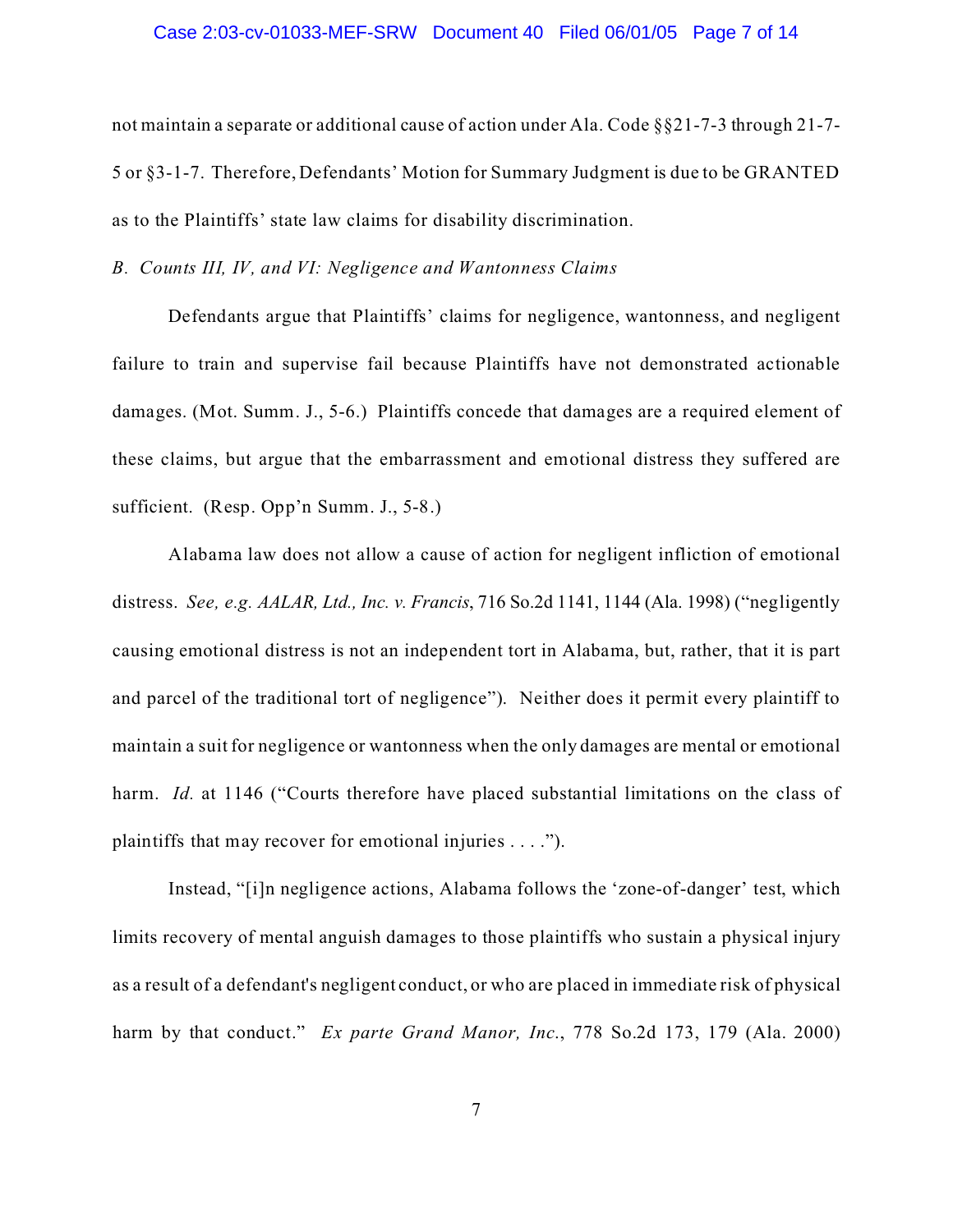### Case 2:03-cv-01033-MEF-SRW Document 40 Filed 06/01/05 Page 8 of 14

(citation and quotations omitted) (finding that plaintiffs bringing a claim for negligent manufacture of their mobile home were within the zone of danger due to risk of harm from inappropriate water pressure and faulty electrical wiring); *see also AALAR*, 716 So.2d at 1147 (providing a lengthy analysis of various theories and tracing the development of the zone of danger test in Alabama). The zone of danger test has been routinely applied in Alabama cases to permit recovery of emotional damages only by those who suffered actual or imminent risk of physical harm. *See, e.g. AALAR*, 716 So.2d at 1147 ((holding that one plaintiff bringing negligence and wantonness claim against car rental company for failing to remove rental car from stolen car list could not recover mental anguish damages because he was never at risk of physical harm but that fact question existed as to whether other plaintiff was at risk of physical harm when police pulled weapon on him); *White Consol. Industries, Inc. v. Wilkerson*, 737 So.2d 447, 449 (Ala. 1999) (holding that plaintiffs were not in the zone of danger and could not recover for emotional distress because they were at not home when their house caught on fire); *Wal-Mart Stores, Inc. v. Bowers*, 752 So.2d 1201, 1204 (Ala. 1999) (same); *Daniels v. E. Ala. Paving, Inc.*, 740 So.2d 1033, 1049 (holding that plaintiffs who were in the car during car accident could recover for emotional damages because they were within zone of danger).

In opposition to application of the zone of danger test, the Plaintiffs rely on the cases of *Webb Wheel Products, Inc. v. Hanvey*, 2004 WL 3016999 (Ala.), *City of Mobile v. Lester*, 804 So.2d 220 (Ala.Civ.App. 2001), and *George H. Lanier Memorial Hosp. v. Andrews*,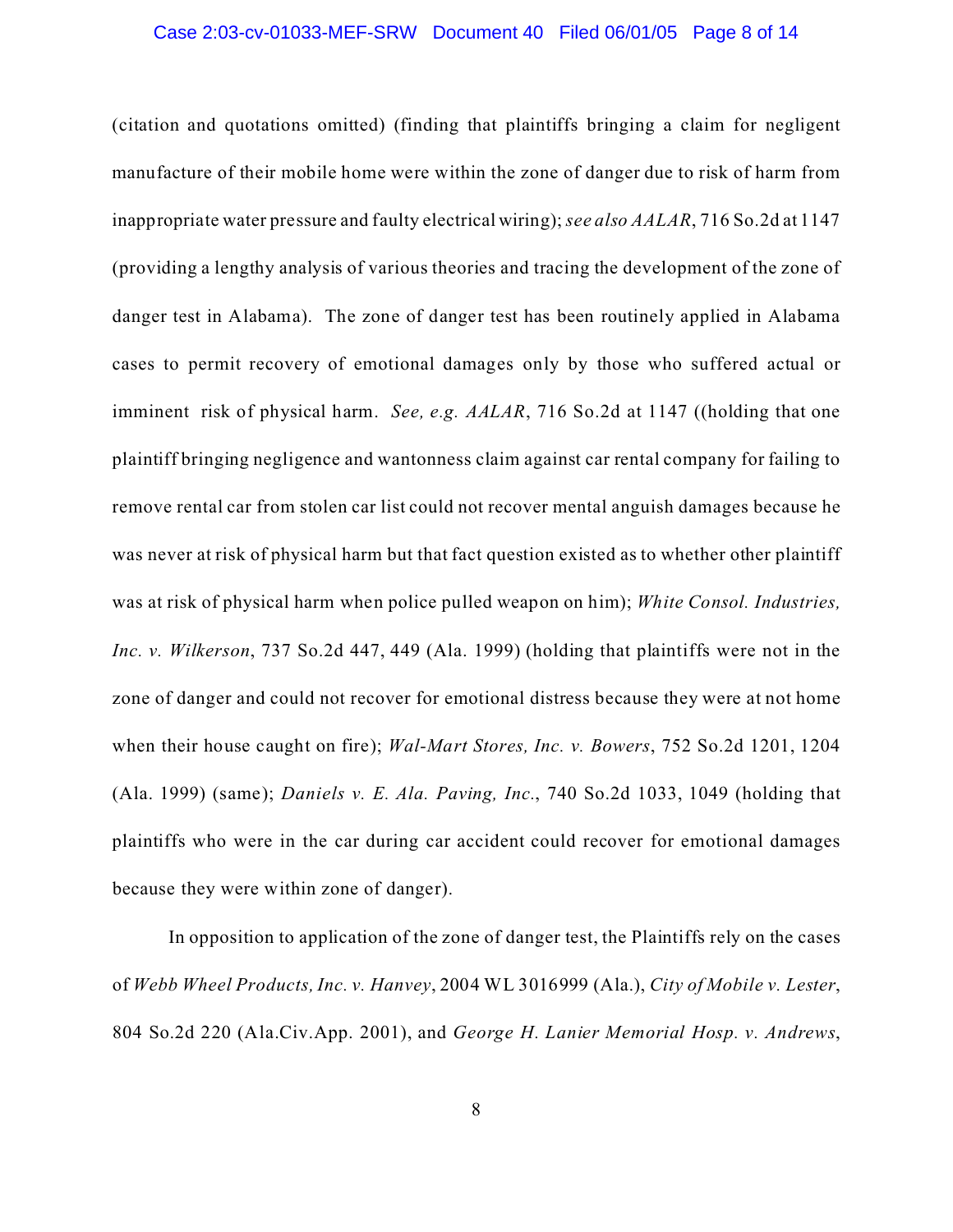2004 WL 2634298 (Ala.). The Court notes that the first and last of the cases cited are presently unpublished.<sup>1</sup> In the remaining case, *City of Mobile v. Lester*, the court expressly applied the zone of danger test. 804 So.2d at 229. The court affirmed the award of mental anguish damages to Ms. Patterson, who was within the zone of danger due to separated sewer pipes, a rat and a gas leak in her home, and reversed the award of mental anguish damages

<sup>1</sup>The Court does acknowledge that, to the extent that the case of *George H. Lanier Memorial Hospital v. Andrews*, 2004 WL 2634298 (Ala. 2004), is valid precedent, a contradiction exists in Alabama law. In *Andrews*, the Alabama Supreme Court held that the emotional damages that the plaintiffs had been permitted to recover in a negligence/wantonness action where the hospital mistakenly harvested the corneas of their deceased child were not excessive. *Id.* at \*10. The Court did not apply the zone of danger test, instead stating that "[i]t is well settled that a plaintiff may recover compensatory damages for mental anguish, even when mental anguish is the only injury visited upon the plaintiff." *Id.* For this proposition, the Court cited only *Kmart v. Kyles,* 723 So.2d 572, 578 (Ala. 1998) and *Alabama Power Co. v. Harmon*, 483 So.2d 386, 389 (Ala. 1986). *Id.* A close reading of *Alabama Power* illustrates that the court there reaches two conclusions: first, that according to long-established contract law, mental anguish damages are recoverable in *breach of contract actions* where the contractual duty is bound up with matters of mental concern, and second, that "claims for damages for mental anguish need not be predicated upon the presence of physical *symptoms*." 483 So.2d at 389 (emphasis added). It is unclear how these accurate statements of contract and damages law (even in conjunction with the statements of law in *Kmart v. Kyles*, which itself only cites to *Ala. Power*) support the proposition that "it is well settled" that plaintiffs in negligence actions may recover for mental anguish damages regardless of their physical injury or immediate risk or harm. At most, this holding can be viewed only as a minority position in light of the repeated strong statements by the same court, after lengthy analysis, that the zone of danger test is the proper law in negligence cases in Alabama. *See, e.g. Ex parte Grand Manor*, 778 So.2d at 179 ("[i]n negligence actions, Alabama follows the 'zone-of-danger' test"); *AALAR*, 716 So.2d at 1147 ("the current state of Alabama law is consistent with the "zone of danger" test").

The remaining case cited by the Plaintiffs, *Webb Wheel Products, Inc. v. Hanvey*, 2004 WL 3016999 (Ala.), does not present a similar concern. *Hanvey*, a retaliatory discharge action where the plaintiff was permitted to recover for both emotional distress and monetary loss, is inapposite to the negligence action currently before the Court.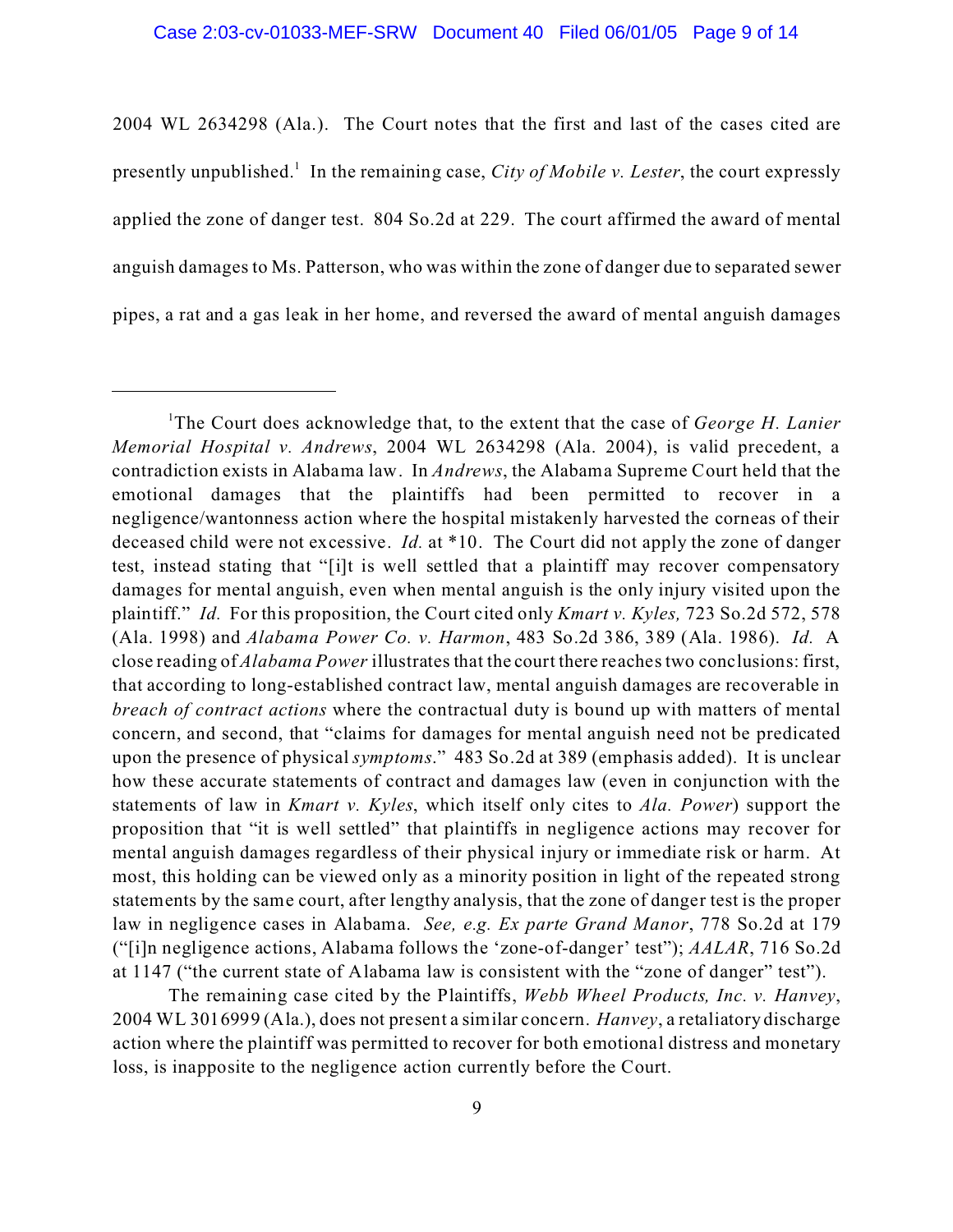### Case 2:03-cv-01033-MEF-SRW Document 40 Filed 06/01/05 Page 10 of 14

to the remaining plaintiffs who could not demonstrate that they were at any risk of physical harm. *Id.* at 229-230.

In this case, the Plaintiffs have not alleged that they were physically injured or that they were placed in immediate risk of physical harm. Therefore, the Defendants' Motion for Summary Judgment is due to be GRANTED as to the claims for negligence, wantonness, and negligent failure to train and supervise.

## *C. Count V: Outrage*

Defendants argue that Plaintiffs have not established a claim of intentional infliction of emotional distress. Under Alabama law, intentional infliction of emotional distress is not a separate cause of action, but is encompassed by the tort of outrage. *See Ex parte Lumbermen's Underwriting Alliance*, 662 So.2d 1133, 1134 n.1 (Ala. 1995). To prevail on a claim of outrage, a plaintiff must prove that: (1) the defendant either intended to inflict emotional distress, or knew or should have known that emotional distress was likely to result from its conduct; (2) the defendant's conduct was extreme and outrageous; and (3) the defendant's conduct caused emotional distress so severe that no reasonable person could be expected to endure it. *Jackson v. Ala. Power Co.,* 630 So. 2d 439, 440 (Ala.1993) (citing *Am. Rd. Serv. Co. v. Inmon,* 394 So. 2d 361 (Ala.1980) (adopting the tort of outrageous conduct in Alabama)). The conduct complained of must be "so outrageous in character and so extreme in degree as to go beyond all possible bounds of decency, and to be regarded as atrocious and utterly intolerable in a civilized society." *Inmon,* 394 So. 2d at 365. Thus, the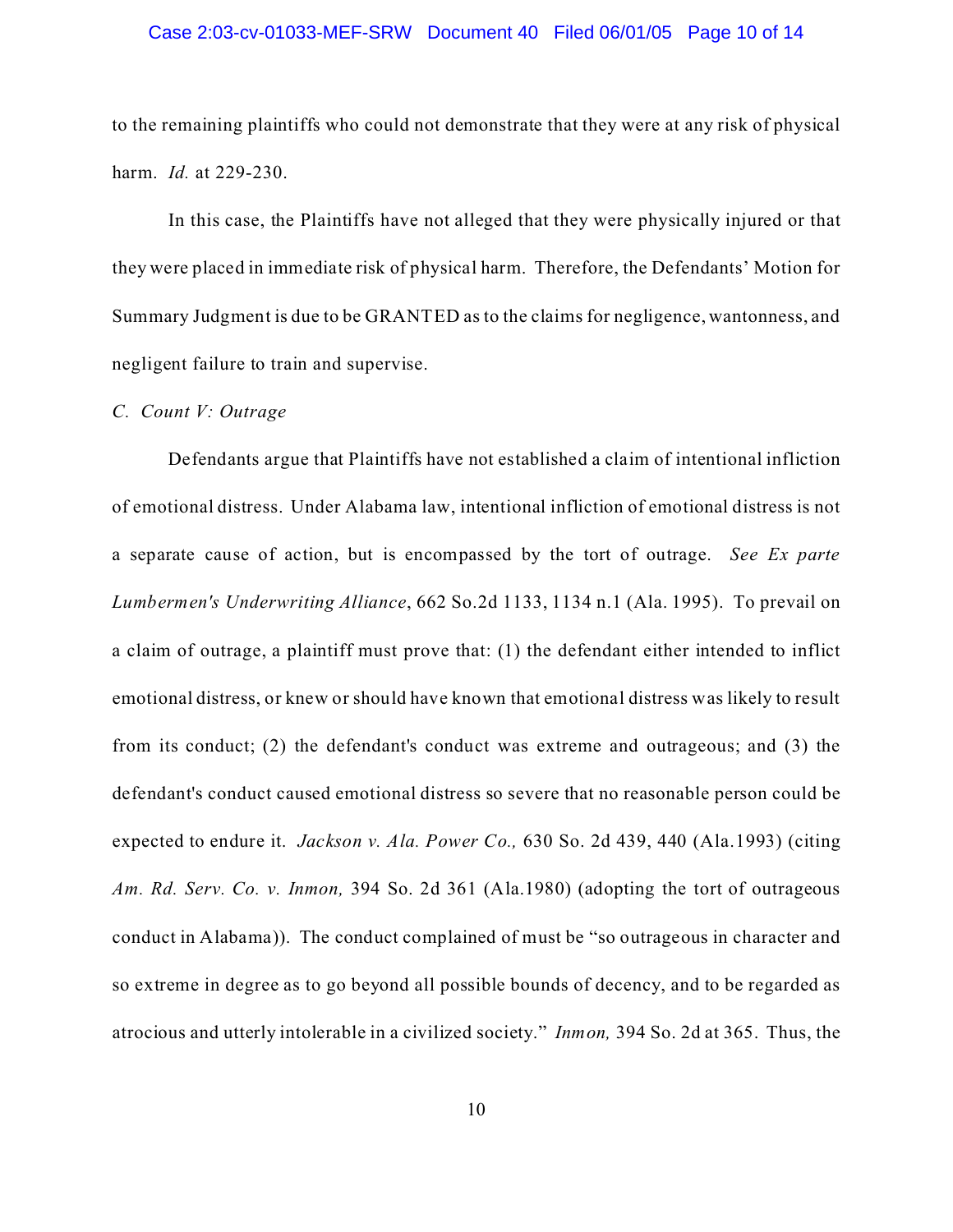### Case 2:03-cv-01033-MEF-SRW Document 40 Filed 06/01/05 Page 11 of 14

tort of outrageous conduct only applies "in the most egregious circumstances." *Thomas v. BSE Indus. Contractors, Inc.*, 624 So. 2d 1041, 1044 (Ala. 1993).

The determination as to whether "evidence is sufficiently extreme or outrageous to support a cause of action for outrageous conduct is for the trial court to make as a matter of law." *Carter v. Harris,* 64 F. Supp. 2d 1182, 1194 (M.D. Ala. 1999) (granting summary judgment on outrage claim). In analyzing whether conduct is sufficiently extreme and outrageous to support a claim of outrage, the Court must be mindful that outrage is a very limited cause of action. *See, e.g., Thomas,* 624 So. 2d at 1044. The Alabama Supreme Court has found that a jury question exists in only three types of cases: (1) those involving wrongful conduct with regard to family burials; (2) those involving barbaric methods employed to coerce an insurance settlement; and (3) those involving egregious sexual harassment. *See, e.g., Potts v. Hayes,* 771 So. 2d 462, 465 (Ala. 2000) (nurse failed to establish jury question on outrage claim against her employer and former supervisor despite having suffered emotional and physical distress when accused publically of being a drug addict, thief and danger to the public); *Carter v. Innisfree Hotel,* Inc., 661 So.2d 1174 (Ala. 1995) (affirming summary judgment on outrage claim where plaintiffs alleged that a "peeping tom" watched them through scratches in their hotel room's bathroom mirror).

Because the facts of this case are not within the categories of outrageous behavior identified by the Alabama Supreme Court and otherwise fall far short of the kind of reprehensible situation for which Alabama provides relief under the tort of outrage, the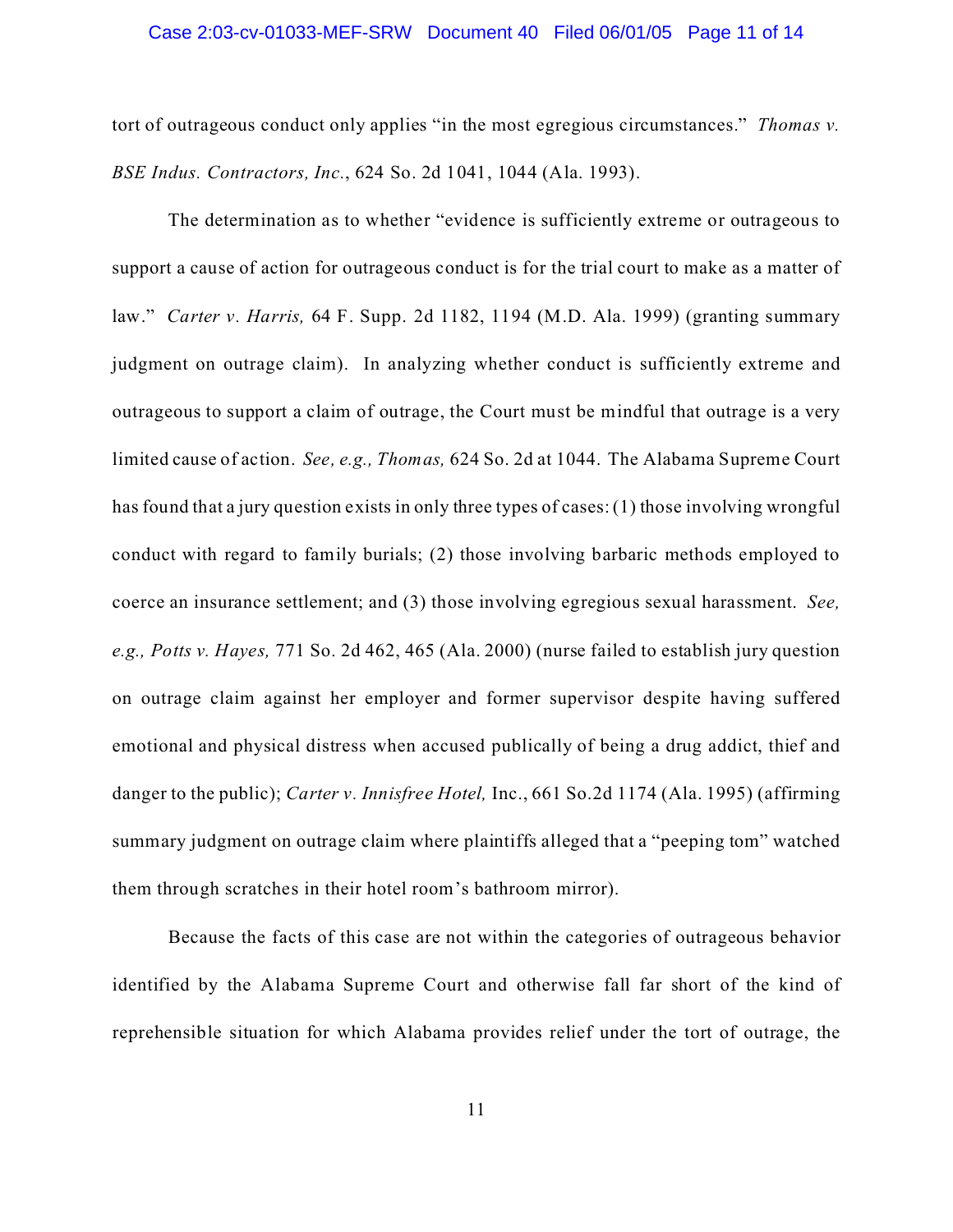### Case 2:03-cv-01033-MEF-SRW Document 40 Filed 06/01/05 Page 12 of 14

Defendants' Motion for Summary Judgment is due to be GRANTED as to the claim of outrage.

# *D. Count VII: Breach of Contract*

Defendants argue that Plaintiffs' claims for breach of contract fail because Plaintiffs have sustained no recoverable damages. Specifically, they argue that mental and emotional damages alone are insufficient to maintain a breach of contract action because breach of a contract for a hotel room does not involve significant foreseeable emotional damages. (Mot. Summ. J., 8-10.) Plaintiffs disagree.

The general rule is that plaintiffs may not recover for mental anguish on breach of contract claims. *See Liberty Homes, Inc. v. Epperson*, 581 So.2d 449, 454 (Ala. 1991). However, an exception to this rule exists "where the contractual duty or obligation is so coupled with matters of mental concern or solicitude, or with the feelings of the party to whom the duty is owed, that a breach of that duty will necessarily or reasonably result in mental anguish or suffering." *Id.* (quotation and citation omitted). It is well established, however, that the exception is just that, an exception. *Ruiz de Molina v. Merritt & Furman Ins. Agency, Inc*. 207 F.3d 1351, 1359 (11th Cir. 2000). The Alabama Supreme Court has indicated that it is not eager to "widen the breach in the general rule [prohibiting such damages]." *Volkswagen of America, Inc. v. Dillard,* 579 So.2d 1301, 1304 (Ala.1991).

As the Eleventh Circuit has observed, the majority of cases falling within this exception regard breaches of contract that render homes uninhabitable. *See Ruiz de Molina*,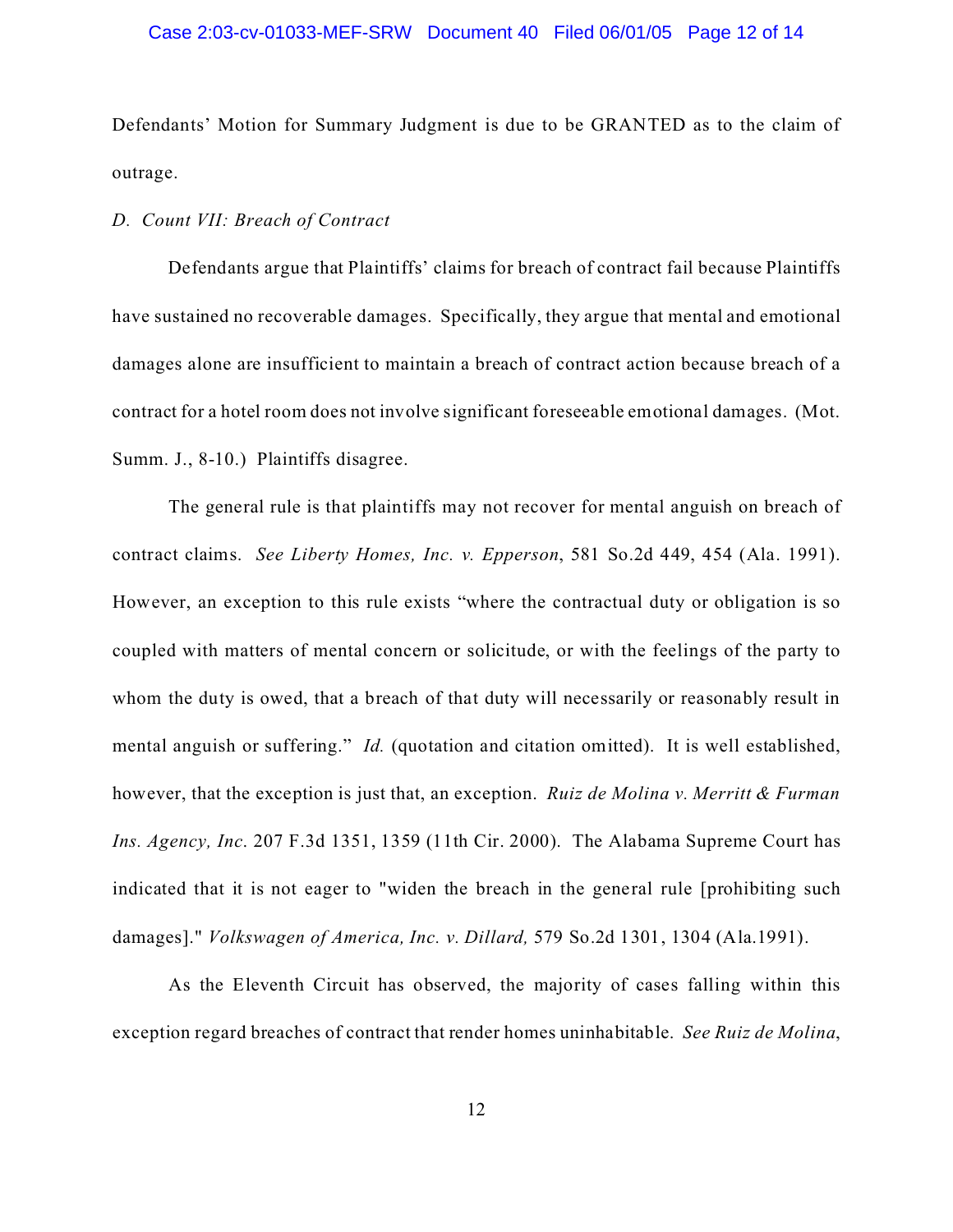### Case 2:03-cv-01033-MEF-SRW Document 40 Filed 06/01/05 Page 13 of 14

207 F.3d at (11th Cir. 2000) (citing *Epperson*, 581 So.2d at 454; *Orkin Exterminating Co. v. Donavan,* 519 So.2d 1330 (Ala.1988); *Lawler Mobile Homes, Inc. v. Tarver,* 492 So.2d 297 (Ala.1986); and *Ala. Power Co. v. Harmon*, 483 So.2d 386 (Ala.1986)). "Because a person's home is said to be his 'castle' and the 'largest single individual investment the average American family will make,' these contracts are 'so coupled with matters of mental concern or solicitude or with the feelings of the party to whom the duty is owed, that a breach of that duty will necessarily or reasonably result in mental anguish or suffering.'" *Id.* (quoting *B & M Homes, Inc. v. Hogan,* 376 So.2d 667, 671-72 (Ala.1979)). The court also noted that a smaller number of cases have permitted recovery for emotion damages in connection with such things as burial of loved ones or a physician's promise to deliver a child. *Id.* (citing *Sexton v. St. Clair Fed. Sav. Bank*, 653 So.2d 959, 962 (Ala.1995); *Taylor v. Baptist Med. Ctr, Inc.,* 400 So.2d 369 (Ala.1981)). However, the court refused to allow recovery of emotion damages in connection with the breach of an insurance contract. *Id.* Similarly, the exception has not been extended to cover cases involving boats. *See Wellcraft Marine v. Zarzour,* 577 So.2d 414, 419 (Ala.1990).

In this case, contracts for the rental of hotel rooms do not fall within the exception because they are simply not "so coupled with matters of mental concern or solicitude, or with the feelings of the party to whom the duty is owed, that a breach of that duty will necessarily or reasonably result in mental anguish or suffering." *Epperson*, 581 So.2d at 454. While hotel rooms may take on the temporary role of one's "castle," as a home would, hotel rooms